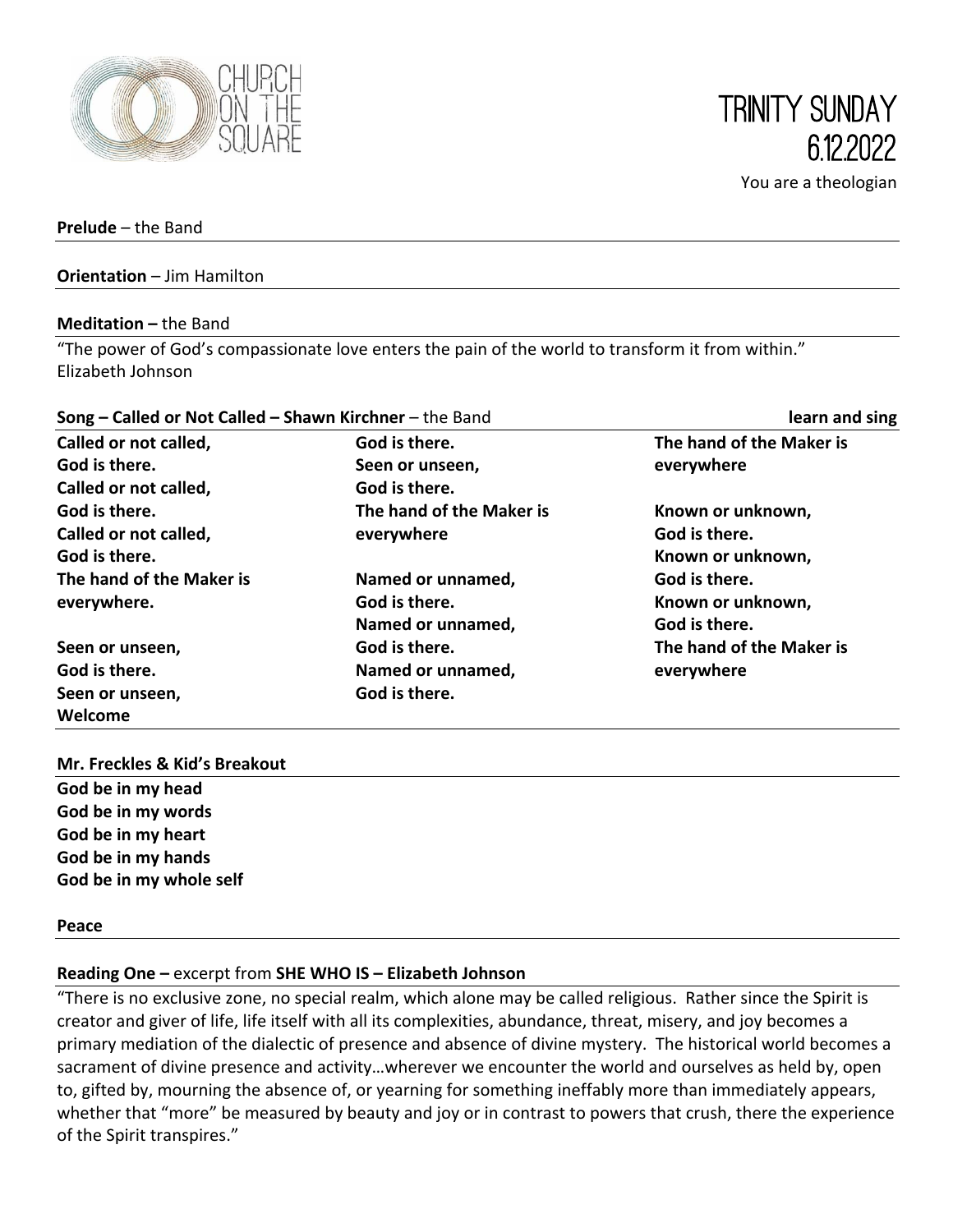| When God fixed the heavens firm, I was there<br>When God fixed the heavens firm, I was there<br>When God fixed the heavens firm, I was there<br>When God fixed the heavens firm, I was there                                                                                                                                                                                                                                                                                                  |         |
|-----------------------------------------------------------------------------------------------------------------------------------------------------------------------------------------------------------------------------------------------------------------------------------------------------------------------------------------------------------------------------------------------------------------------------------------------------------------------------------------------|---------|
| Can't you hear the song of Wisdom<br>Wild and free can't you hear Understanding sing Her tune?<br>Whipping round the mountains, stepping lightly on the path<br>She pauses at the crossroads with strength and poise<br>Touching the doorway at the mouth of the city<br>At the entry to each town She sings out<br>To you, O everyone, I sing<br>And my song is to all that live.                                                                                                            | Refrain |
| Yahweh created me when God's purpose first unfolded,<br>before the oldest of God's works.<br>From everlasting I was firmly set,<br>from the beginning,                                                                                                                                                                                                                                                                                                                                        |         |
| before earth came into being.                                                                                                                                                                                                                                                                                                                                                                                                                                                                 | Refrain |
| The deep was not, when I was born,<br>there were no springs to gush with water.<br>Before the mountains were settled,<br>before the hills, I came to birth;<br>before God made the earth, the countryside,<br>or the first grains of the world's dust.                                                                                                                                                                                                                                        | Refrain |
| When God fixed the heavens firm, I was there,<br>when God drew a ring on the surface of the deep,<br>when God thickened the clouds above,<br>when God fixed fast the springs of the deep,<br>when God assigned the sea its boundaries<br>-and the waters would not invade the shore-<br>when God laid down the foundations of the earth,<br>I was by God's side, a master craftsman,<br>delighting God day after day,<br>ever at play in God's presence,<br>at play everywhere in this world, |         |
| delighting to be with the children of humanity.                                                                                                                                                                                                                                                                                                                                                                                                                                               | Refrain |

# **Creed – New Zealand Book of Prayer**

**You, O God, are supreme and holy. You create our world and give us life. Your purpose overarches everything we do. You have always been with us. You are God.**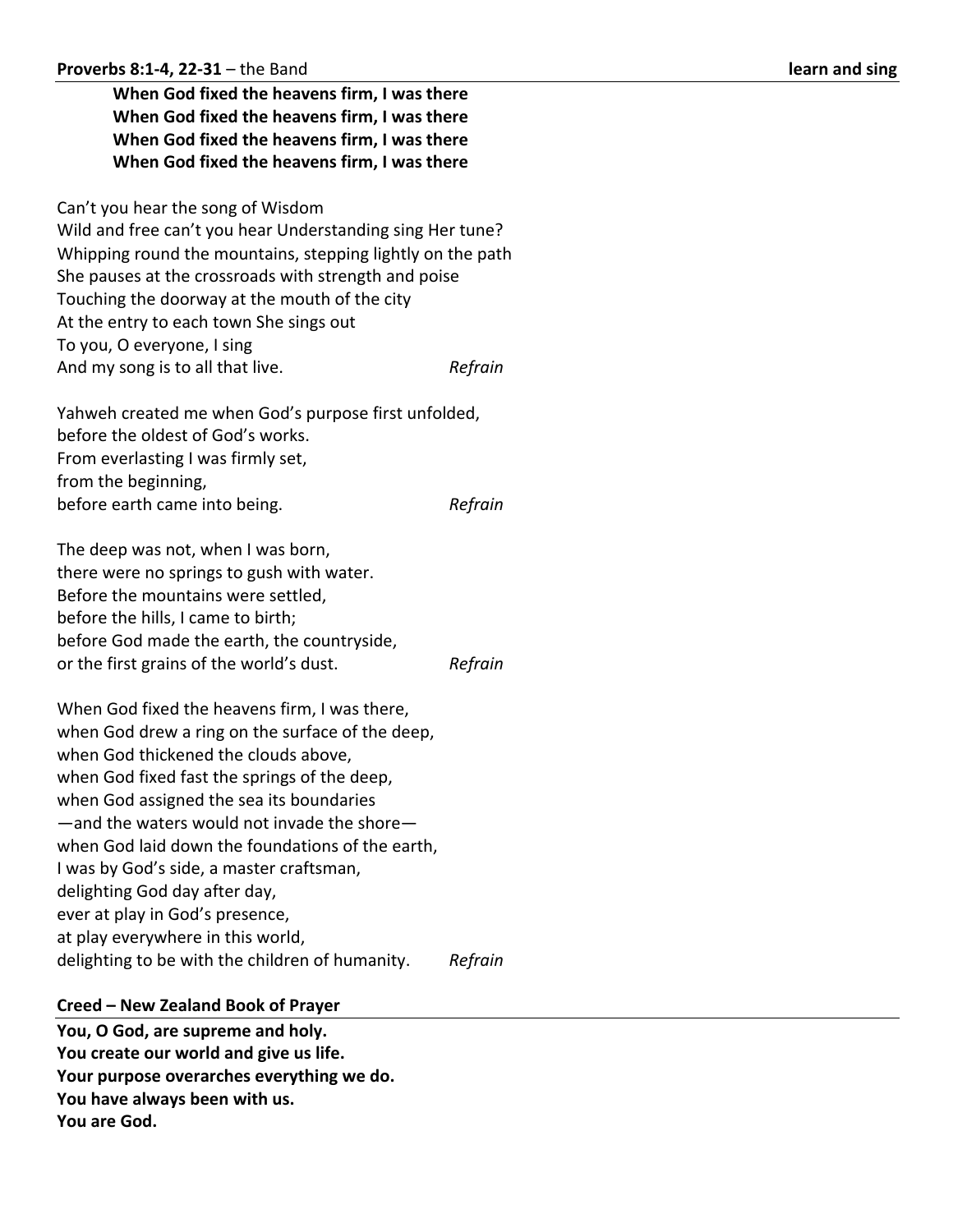**You, O God, are infinitely generous, good beyond all measure. You came to us before we came to you. You have revealed and proved your love for us in Jesus Christ, who lived and died and rose again. You are with us now. You are God.**

**You, O God, are Holy Spirit. You empower us to be your gospel in the world. You reconcile and heal; you overcome death. You are our God. We worship you.**

#### **Prayers of the People - Jim**

#### **Song – Secret Heart – Ron Sexsmith**

Secret heart What are you made of? What are you so afraid of? Could it be three simple words Or the fear of being overheard? What's wrong? Let her in on your secret, heart

Secret heart Why so mysterious? Why so sacred, why so serious? Maybe you're just acting tough Maybe you're just not man enough What's wrong? Let her in on your secret, heart

This very secret you're trying to conceal Is the very same one you're dying to reveal Go tell her how you feel

Secret heart Come out and share it This loneliness, few can bear it Could it have something to do with Admitting that you just can't go through it alone? Let her in on your secret What's wrong, oh? Let her in on your secret heart Your secret heart

sung for you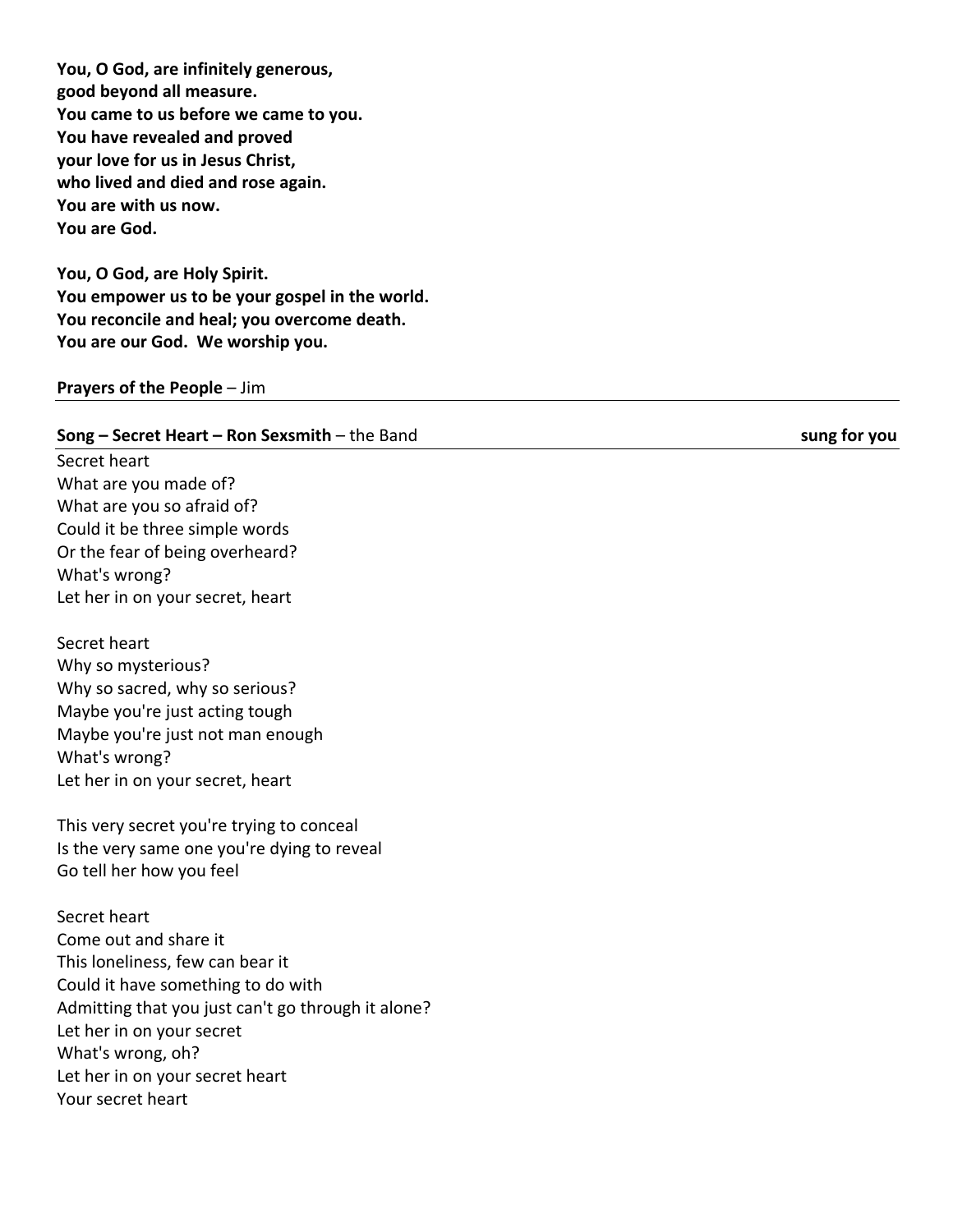## **Reading Two – John 16:12-15** – Vaughn

Jesus said to the disciples, "I still have many things to say to you, but you cannot bear them now. When the Spirit of truth comes, he will guide you into all the truth; for he will not speak on his own, but will speak whatever he hears, and he will declare to you the things that are to come. He will glorify me, because he will take what is mine and declare it to you. All that the Father has is mine. For this reason I said that he will take what is mine and declare it to you."

| O Trinity of Blessed Light - the Band    |                                 | call & response |
|------------------------------------------|---------------------------------|-----------------|
| O Trinity, most blessed light,           |                                 |                 |
| O Unity of sov'reign might,              |                                 |                 |
| as now the fiery sun departs,            |                                 |                 |
| come shed your light within our hearts.  | O Trinity, O Trinity, O Trinity |                 |
| To you our morning song of praise,       |                                 |                 |
| to you our evening prayer we raise;      |                                 |                 |
| our humble joy shall ever be             |                                 |                 |
| to praise your name eternally.           | O Trinity, O Trinity, O Trinity |                 |
| To God the Father, heav'nly light,       |                                 |                 |
| to Christ revealed in earthly night,     |                                 |                 |
| to God the Spirit let us raise           |                                 |                 |
| one heart and voice in ceaseless praise. | O Trinity, O Trinity, O Trinity |                 |
| A Discussion - Jim                       |                                 |                 |

**Offering Sentence**

### **Song – O Love of God, How Strong and True learn and sing**

O love of God, how strong and true, eternal and yet ever new, uncomprehended and unbought, beyond all knowledge and all thought! O love of God, how deep and great, far deeper than man's deepest hate; self-fed, self-kindled like the light, changeless, eternal, infinite.

O heav'nly love, how precious still, in days of weariness and ill, in nights of pain and helplessness, to heal, to comfort, and to bless! O wide-embracing, wondrous love! We read you in the sky above, we read you in the earth below, in seas that swell and streams that flow. We read you best in him who came bearing for us the cross of shame; sent by the Father from on high, our life to live, our death to die. We read your pow'r to bless and save, e'en in the darkness of the grave; still more in resurrection light we read the fullness of your might.

O love of God, our shield and stay through all the perils of our way! Eternal love, in you we rest, forever safe, forever blest. We will exalt you, God and King, and we will ever praise your name; we will extol you ev'ry day, and evermore your praise proclaim.